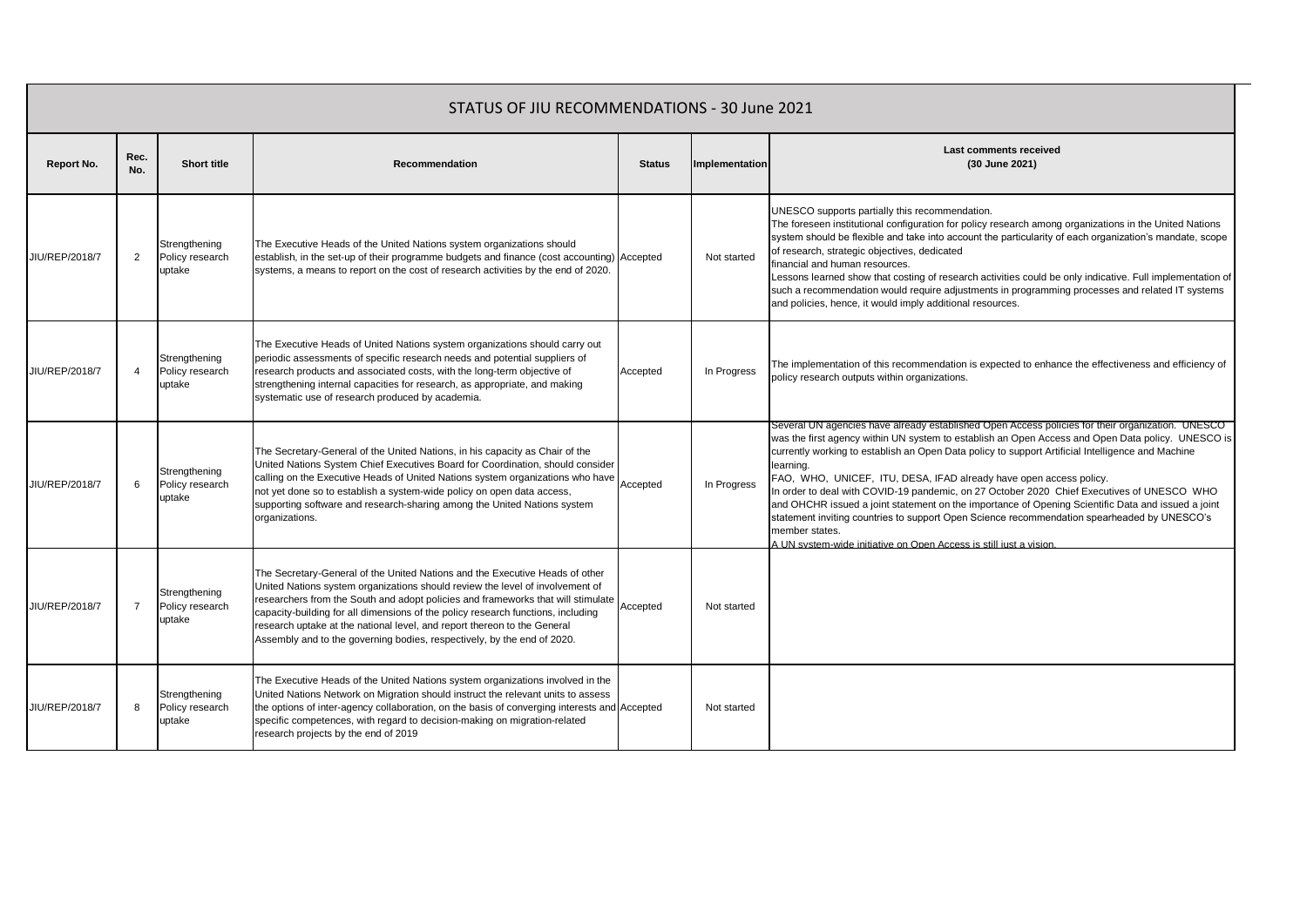| <b>Report No.</b> | Rec.<br>No.    | <b>Short title</b>                                                                               | Recommendation                                                                                                                                                                                                                                                                                                                                                                                                                                                | <b>Status</b> | Implementation | <b>Last comments received</b><br>(30 June 2021)                                                                                                                                                                                                                                                                                                                                                                                                                                                                                                                                                                                                                                                                                                                                                                                                                                                                                                                                                                                                                                                      |
|-------------------|----------------|--------------------------------------------------------------------------------------------------|---------------------------------------------------------------------------------------------------------------------------------------------------------------------------------------------------------------------------------------------------------------------------------------------------------------------------------------------------------------------------------------------------------------------------------------------------------------|---------------|----------------|------------------------------------------------------------------------------------------------------------------------------------------------------------------------------------------------------------------------------------------------------------------------------------------------------------------------------------------------------------------------------------------------------------------------------------------------------------------------------------------------------------------------------------------------------------------------------------------------------------------------------------------------------------------------------------------------------------------------------------------------------------------------------------------------------------------------------------------------------------------------------------------------------------------------------------------------------------------------------------------------------------------------------------------------------------------------------------------------------|
| JIU/REP/2018/7    | 9              | Strengthening<br>Policy research<br>uptake                                                       | The governing bodies of the United Nations system organizations should take<br>measures to ensure that commitments to inter-agency collaboration, including<br>through the establishment of a global data knowledge platform and the facilitation Accepted<br>of academic exchanges, as stipulated in the Global Compact for Safe, Orderly<br>and Regular Migration, are implemented by the end of 2020.                                                      |               | Not started    |                                                                                                                                                                                                                                                                                                                                                                                                                                                                                                                                                                                                                                                                                                                                                                                                                                                                                                                                                                                                                                                                                                      |
| JIU/REP/2018/7    | 11             | Strengthening<br>Policy research<br>uptake                                                       | The Secretary-General of the United Nations and the Director General of<br>UNESCO should consider the creation, on an experimental and voluntary basis,<br>of a United Nations - Academic Joint Publication Board with the task of<br>identifying research needs at the system-wide level and the most efficient ways<br>to produce, disseminate and uptake policy research in a collaborative and<br>participatory manner, by the end of 2020 at the latest. | Accepted      | In Progress    | UNESCO launched a careful review of its publication process to streamline and strenghten its<br>publication strategy, including at the governance level witin its Publications Board. This is based on an<br>in-depth IOS study, which includes also the coordination of publication efforts with the UN System as a<br>whole. Specific Inter-agency consultations are on-going. Several key joint publications wihin the UN<br>System have already paved the way for stronger coordination in this regard, while more reflection is<br>needed regarding the most suitable interagency group to host this initiative. UNESCO is still playing a<br>lead role in the UN-wide initiative on Open Access publishing and has concluded a number of<br>successful partnerships with academic publishers in this domain (Springer Nature, Routledge and<br>Cambridge University Press), as well as providing quidelines and operational support to other UN<br>agencies. UNESCO is also developing a Monitoring and Evaluation Framework for its publications and<br>adding new tools to measure interest. |
| JIU/REP/2018/7    | 12             | Strengthening<br>Policy research<br>uptake                                                       | The Secretary-General of the United Nations, in consultation with all Executive<br>Heads of the United Nations system organizations, should encourage long-term<br>partnerships with academic communities at the global, regional and national<br>levels, and establish basic quidelines for such partnerships.                                                                                                                                               | Accepted      | In Progress    | JNESCO, given its mandate, already has a large number of partnerships in place with the academic<br>community, covering various fields and subject areas, at the global, regional and national levels.                                                                                                                                                                                                                                                                                                                                                                                                                                                                                                                                                                                                                                                                                                                                                                                                                                                                                               |
| JIU/REP/2018/6    |                | Enhancing<br>accessibility for<br>persons with<br>disabilities to<br>conferences and<br>meetings | The executive heads of United Nations system organizations should task the<br>relevant offices with developing, by the end of 2020, a draft policy on the<br>accessibility of conferences and meetings for persons with disabilities, as well as<br>guidelines for policy implementation, and present them to their respective<br>legislative bodies, should the endorsement of those bodies be required for the<br>policy to take effect.                    | Accepted      | In Progress    | Basic requirements regarding accessibility of conferences and events are met for UNESCO<br>Headquarters. Very little information is available when organizing events or conferences outside<br>UNESCO HQ, although local rules and conditions will apply in some cases. This remains work in<br>progress, the established internal working group under the Administration Sector will henceforth work in<br>collaboration with the newly created UNESCO Intersectoral task Team on the UNDIS (United Nations<br>Disability Inclusion Strategy) that integrates issues related to accessible conferences and meetings.                                                                                                                                                                                                                                                                                                                                                                                                                                                                                |
| JIU/REP/2018/6    | $\overline{2}$ | Enhancing<br>accessibility for<br>persons with<br>disabilities to<br>conferences and<br>meetings | For all major conferences that are hosted off the premises of United Nations<br>system organizations, the executive heads of these organizations should ensure<br>that accessibility requirements are clearly stipulated in individual agreements<br>concluded with the hosting entity for specific conferences and meetings.                                                                                                                                 | Accepted      | In progress    | This remains work in progress, the established internal working group under the Administration Sector<br>will henceforth work in collaboration with the newly created UNESCO Intersectoral task Team on the<br>UNDIS (United Nations Disability Inclusion Strategy) that integrates issues related to accessible<br>conferences and meetings.                                                                                                                                                                                                                                                                                                                                                                                                                                                                                                                                                                                                                                                                                                                                                        |
| JIU/REP/2018/6    | $\Delta$       | Enhancing<br>accessibility for<br>persons with<br>disabilities to<br>conferences and<br>meetings | The executive heads of United Nations system organizations should instruct<br>relevant offices that address accessibility-related matters to develop, by<br>December 2021, standard operating procedures with regard to their operational<br>responsibilities to improve the accessibility of conferences and meetings for<br>persons with disabilities.                                                                                                      | Accepted      | In Progress    | Basic requirements regarding accessibility of conferences and events are met for UNESCO<br>Headquarters. Very little information is available when organizing events or conferences outside<br>UNESCO HQ, although local rules and conditions will apply in some cases. This remains work in<br>progress, the established internal working group under the Administration Sector will henceforth work in<br>collaboration with the newly created UNESCO Intersectoral task Team on the UNDIS (United Nations<br>Disability Inclusion Strategy) that integrates issues related to accessible conferences and meetings.                                                                                                                                                                                                                                                                                                                                                                                                                                                                                |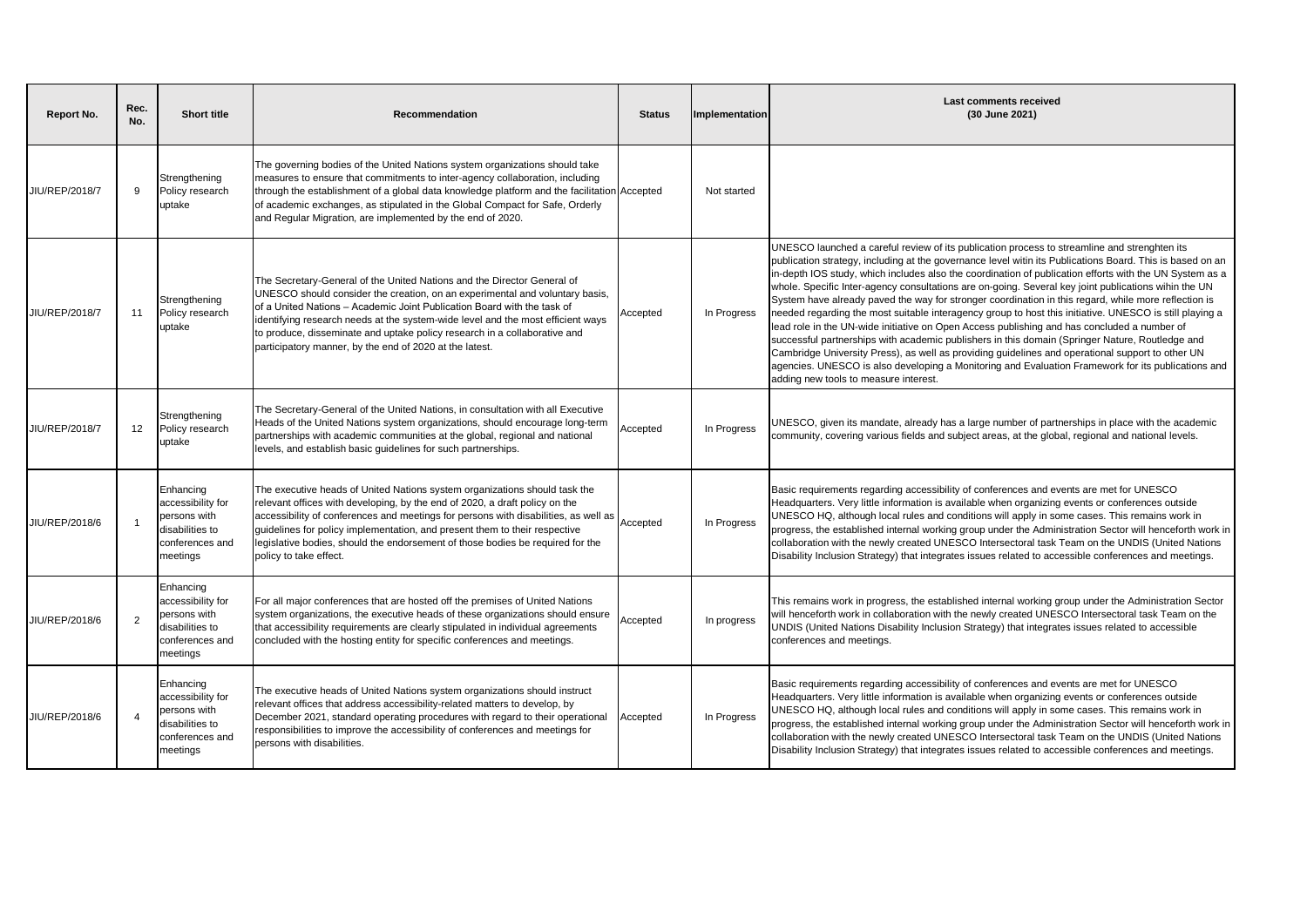| Report No.     | Rec.<br>No.    | <b>Short title</b>                                                                               | Recommendation                                                                                                                                                                                                                                                                                                                                                                                                                                                                                                                                                                                                                                                                                      | <b>Status</b> | Implementation | <b>Last comments received</b><br>(30 June 2021)                                                                                                                                                                                                                                                                                                                                                                                                                                                                                                                                                                                                                                                                                                                                                                                                        |
|----------------|----------------|--------------------------------------------------------------------------------------------------|-----------------------------------------------------------------------------------------------------------------------------------------------------------------------------------------------------------------------------------------------------------------------------------------------------------------------------------------------------------------------------------------------------------------------------------------------------------------------------------------------------------------------------------------------------------------------------------------------------------------------------------------------------------------------------------------------------|---------------|----------------|--------------------------------------------------------------------------------------------------------------------------------------------------------------------------------------------------------------------------------------------------------------------------------------------------------------------------------------------------------------------------------------------------------------------------------------------------------------------------------------------------------------------------------------------------------------------------------------------------------------------------------------------------------------------------------------------------------------------------------------------------------------------------------------------------------------------------------------------------------|
| JIU/REP/2018/6 | 5              | Enhancing<br>accessibility for<br>persons with<br>disabilities to<br>conferences and<br>meetings | The executive heads of United Nations system organizations should make it<br>mandatory for organizers of meetings and conferences to ensure, by December<br>2021, that:<br>(a) The participation of persons with disabilities is fully supported by registration<br>processes that are accessible for persons with diverse disabilities;<br>(b) Clauses are included in accessible registration forms to ask specifically about<br>accessibility requirements;<br>(c) Information on accessible facilities and services is disseminated to all<br>potential participants through accessible websites and information notes;<br>(d) Accessible post-conference and post-meeting satisfaction surveys | Accepted      | In Progress    | Basic requirements regarding accessibility of conferences and events are met for UNESCO<br>Headquarters. Very little information is available when organizing events or conferences outside<br>UNESCO HQ, although local rules and conditions will apply in some cases. This remains work in<br>progress, the established internal working group under the Administration Sector (ADM) will henceforth<br>work in collaboration with the newly created UNESCO Intersectoral task Team on the UNDIS (United<br>Nations Disability Inclusion Strategy) that integrates issues related to accessible conferences and<br>meetings, facilities,  ADM is planning to use a new tool for online registration, that is widely used in<br>other UN agencies, it is to be expected that this tool will take on board at least minimum accessibility<br>features. |
| JIU/REP/2018/6 | $\overline{7}$ | Enhancing<br>accessibility for<br>persons with<br>disabilities to<br>conferences and<br>meetings | The executive heads of United Nations system organizations should issue<br>instructions to information and communications technology and facilities<br>management offices to undertake periodic accessibility assessments of<br>organizational facilities and services for conferences and meetings, and to<br>ensure that organizations of persons with disabilities are adequately consulted at<br>all stages of the process.                                                                                                                                                                                                                                                                     | Accepted      | In Progress    | Basic requirements regarding accessibility of conferences and events are met for UNESCO<br>Headquarters. Very little information is available when organizing events or conferences outside<br>UNESCO HQ, although local rules and conditions will apply in some cases. This remains work in<br>progress, the established internal working group under the Administration Sector will henceforth work in<br>collaboration with the newly created UNESCO Intersectoral task Team on the UNDIS (United Nations<br>Disability Inclusion Strategy) that integrates issues related to accessible conferences and meetings.                                                                                                                                                                                                                                  |
| JIU/REP/2018/6 | 8              | Enhancing<br>accessibility for<br>persons with<br>disabilities to<br>conferences and<br>meetings | The executive heads of United Nations system organizations should task<br>procurement offices with drafting, by December 2021, provisions for<br>incorporating accessibility checks and/or requirements into procurement policies<br>and guidelines for consideration and adoption by the relevant decision-making<br>authority                                                                                                                                                                                                                                                                                                                                                                     | Accepted      | In Progress    | UNESCO is integrating progressivly the principle of "Sustainable Procurement", that integrates the<br>issues mentioned in the recommendation.                                                                                                                                                                                                                                                                                                                                                                                                                                                                                                                                                                                                                                                                                                          |
| JIU/REP/2018/6 | <sub>9</sub>   | Enhancing<br>accessibility for<br>persons with<br>disabilities to<br>conferences and<br>meetings | The executive heads of United Nations system organizations should develop and<br>implement through relevant inter-agency mechanisms, by December 2021, a<br>common system-wide mandatory specialized training module on disability<br>inclusion and accessibility for personnel involved directly or indirectly in the<br>servicing of conferences and meetings, including, but not limited to, staff in<br>conference management, facilities and services management, human resources<br>management, and procurement, legal, ICT, medical, public information and<br>safety and security services.                                                                                                 | Accepted      | In Progress    | An internal working group on accessibility has been created and is working closing with the newly<br>created inter-sectoral Task Team led by SHS in the context of the UN Disability Inclusion Strategy. As<br>yet, no consideration has been made at inter-agency level on the development of a common-system<br>wide mandatory training module.                                                                                                                                                                                                                                                                                                                                                                                                                                                                                                      |
| JIU/REP/2018/6 | 10             | Enhancing<br>accessibility for<br>persons with<br>disabilities to<br>conferences and<br>meetings | The legislative bodies of United Nations system organizations should include in<br>their agendas the review of periodic reports submitted to them on the state of<br>accessibility of conference and meeting facilities and services for persons with<br>disabilities, including the state of progress of actions to address accessibility<br>deficits.                                                                                                                                                                                                                                                                                                                                             | Accepted      | In progress    | This remains work in progress, the established internal working group under the Administration Sector<br>will henceforth work in collaboration with the newly created UNESCO Intersectoral task Team on the<br>UNDIS (United Nations Disability Inclusion Strategy) that integrates issues related to accessible<br>facilities.                                                                                                                                                                                                                                                                                                                                                                                                                                                                                                                        |
| JIU/REP/2018/5 |                | Administrative<br><b>Support Services</b>                                                        | Executive heads, in coordination with the Chair of the United Nations Sustainable<br>Development Group and with a view to a coherent system-wide approach,<br>should, by the end of 2020, enhance existing systems or implement new ones to<br>accurately identify resources devoted to administrative support services,<br>irrespective of funding source or cost classification, and set out how efficiency<br>should be defined and assessed.                                                                                                                                                                                                                                                    | Accepted      | In progress    | n December 2020, the Administrative Platform under the Bureau of Financial Management and the<br>Field Operation Support unit were merged to improve the effectiveness of administrative support<br>services, in particular for Field Offices. Continuous enhancement of the existing systems will be sought<br>to further improve these services, including through the IT Business Reengineering.                                                                                                                                                                                                                                                                                                                                                                                                                                                    |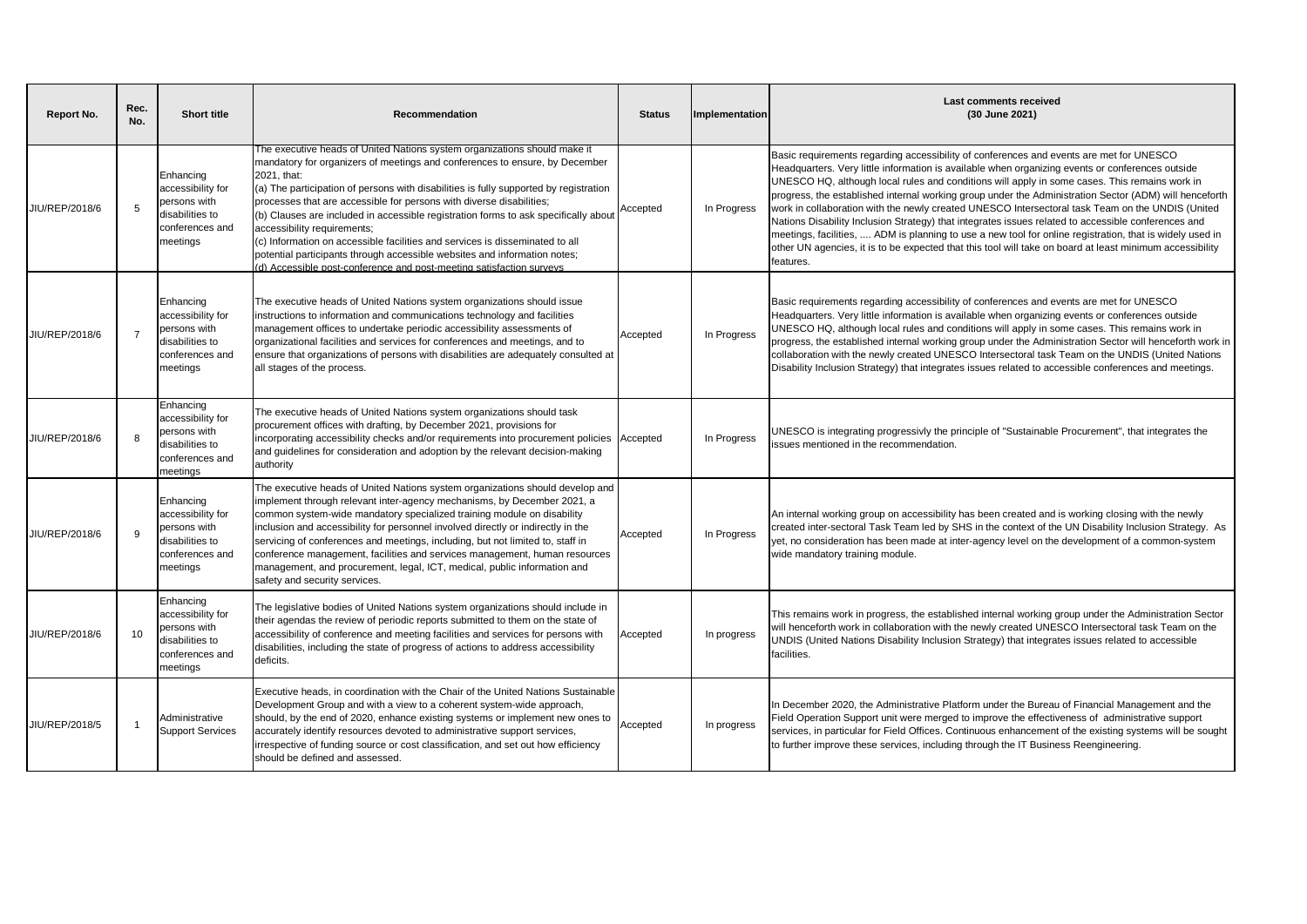| Report No.     | Rec.<br>No.    | <b>Short title</b>       | Recommendation                                                                                                                                                                                                                                                                                                                                                                                                                                                  | <b>Status</b> | Implementation | Last comments received<br>(30 June 2021)                                                                                                                                                                                                                                                                                                                                                                                                                                                                                                                          |
|----------------|----------------|--------------------------|-----------------------------------------------------------------------------------------------------------------------------------------------------------------------------------------------------------------------------------------------------------------------------------------------------------------------------------------------------------------------------------------------------------------------------------------------------------------|---------------|----------------|-------------------------------------------------------------------------------------------------------------------------------------------------------------------------------------------------------------------------------------------------------------------------------------------------------------------------------------------------------------------------------------------------------------------------------------------------------------------------------------------------------------------------------------------------------------------|
| JIU/REP/2018/4 | -1             | Whistle-blower           | Legislative bodies should adopt measures by 2020 to ensure that all policies<br>related to misconduct/wrongdoing and retaliation specify appropriate channels<br>and modalities, such as independent oversight committees, for reporting and<br>investigating allegations against the executive head of the organization, as well<br>as against any other functions that may entail a potential conflict of interest in the<br>handling of such issues.         | Accepted      | In Progress    | After internal discussions, especially with Legal Affairs, and in light of the special status of the Director-<br>General within the Organization, it was agreed that the policy is not the right instrument to provide for<br>such channel concerning allegations against the Director-General and should thus be addressed at a<br>different level. The revised Whistleblower protection policy however, provides mechanisms to address<br>allegations of retaliation against DIR/IOS and the Ethics Advisor, under the provisions on conflicts of<br>interest. |
| JIU/REP/2018/4 | 3              | Whistle-blower           | Executive heads of United Nations system organizations should update their<br>relevant whistle-blower policies by 2020 to address shortcomings and gaps<br>identified in the JIU best practices ratings.                                                                                                                                                                                                                                                        | Accepted      | In progress    | UNESCO revised its Whistleblower protection policy and addressed the issues in the five best<br>practices criteria and 22 indicators raised in the JIU report, as appropriate.                                                                                                                                                                                                                                                                                                                                                                                    |
| JIU/REP/2018/4 | 6              | Whistle-blower           | Executive heads of United Nations system organizations should develop by 2020<br>standard operating procedures for proactively protecting those who report<br>misconduct/wrongdoing from retaliation, which should include undertaking<br>relevant risk assessments and clearly identifying available support mechanisms<br>and resources.                                                                                                                      | Accepted      | In progress    | The revised policy addresses this point by allowing IOS, or the relevant manager, with the consent of<br>the complainant, to inform the Ethics Office of any received report of misconduct in which it identifies a<br>potential retaliation risk, which will then allow the Ethics Office to consult with the complainant on<br>appropriate retaliation preventive actions. Therefore, UNESCO does not see the added value of<br>integrating specific Standard Operating Procedures.                                                                             |
| JIU/REP/2018/1 | $\overline{2}$ | nternship<br>Programmes  | Executive heads of the United Nations system organizations, under the<br>leadership of the Secretary-General as the chair of the United Nations System<br>Chief Executives Board for Coordination, should work together towards the<br>establishment of more coherent internship programmes for the United Nations<br>system, taking into account the benchmarking framework for good practices in<br>internship programmes.                                    | Accepted      | In Progress    | Following the SG task force on Youth 2030, a first meeting of HR focal points from each agency on<br>interns took place on 20 May 2021, with the objective to harmonise, benchmark, share and exchange<br>best practices and policies as well as strengthening internships in the UN.                                                                                                                                                                                                                                                                             |
| JIU/REP/2018/1 | 3              | Internship<br>Programmes | The executive heads of JIU participating organizations should consider updating<br>their internship policies, taking into account the proposed JIU benchmarking<br>framework for good practices in internship programmes and identifying those<br>benchmarks to be streamlined in the policies of their respective organizations.                                                                                                                               | Accepted      | In Progress    | The Internship policy will be revised in the framework of the benchmarking which will come out from the<br>newly established UN task team. Some recommendations have already been implemented such as<br>providing access to the training platform previously only granted to staff members. Also, the selection of<br>interns is being transferred to a new IT platform (success factor).                                                                                                                                                                        |
| JIU/REP/2018/1 | 6              | nternship<br>Programmes  | Legislative and/or governing bodies of the organizations of the United Nations<br>system should consider approving the establishment of ad hoc multi-donor trust<br>funds to pledge voluntary contributions to support internship schemes and<br>request executive heads to present for their consideration proposals for other<br>suitable innovative mechanisms to receive voluntary contributions, with no<br>strings attached regarding selection criteria. | Accepted      | In Progress    | During the 211th session of the Executive Board, a discussion on internships took place envisaging the<br>possibility of providing an allowance stipend to interns. A financial proposal in this respect is being<br>developed, taking into consideration the sustainability of the programme.                                                                                                                                                                                                                                                                    |
| JIU/REP/2017/9 |                | the UN system            | Executive heads of the United Nations system organizations should direct their<br>Conflict of interest in officials entrusted with the ethics function to map the most common occurrences<br>and register the risks of situations exposing their respective organizations to<br>organizational conflicts of interest, no later than December 2019.                                                                                                              | Accepted      | In progress    | Discussions at ENMO revealed that Organisations are not well advanced on the issue of organisational<br>COI, which may require further quidance and clarification from the JIU in this regard.                                                                                                                                                                                                                                                                                                                                                                    |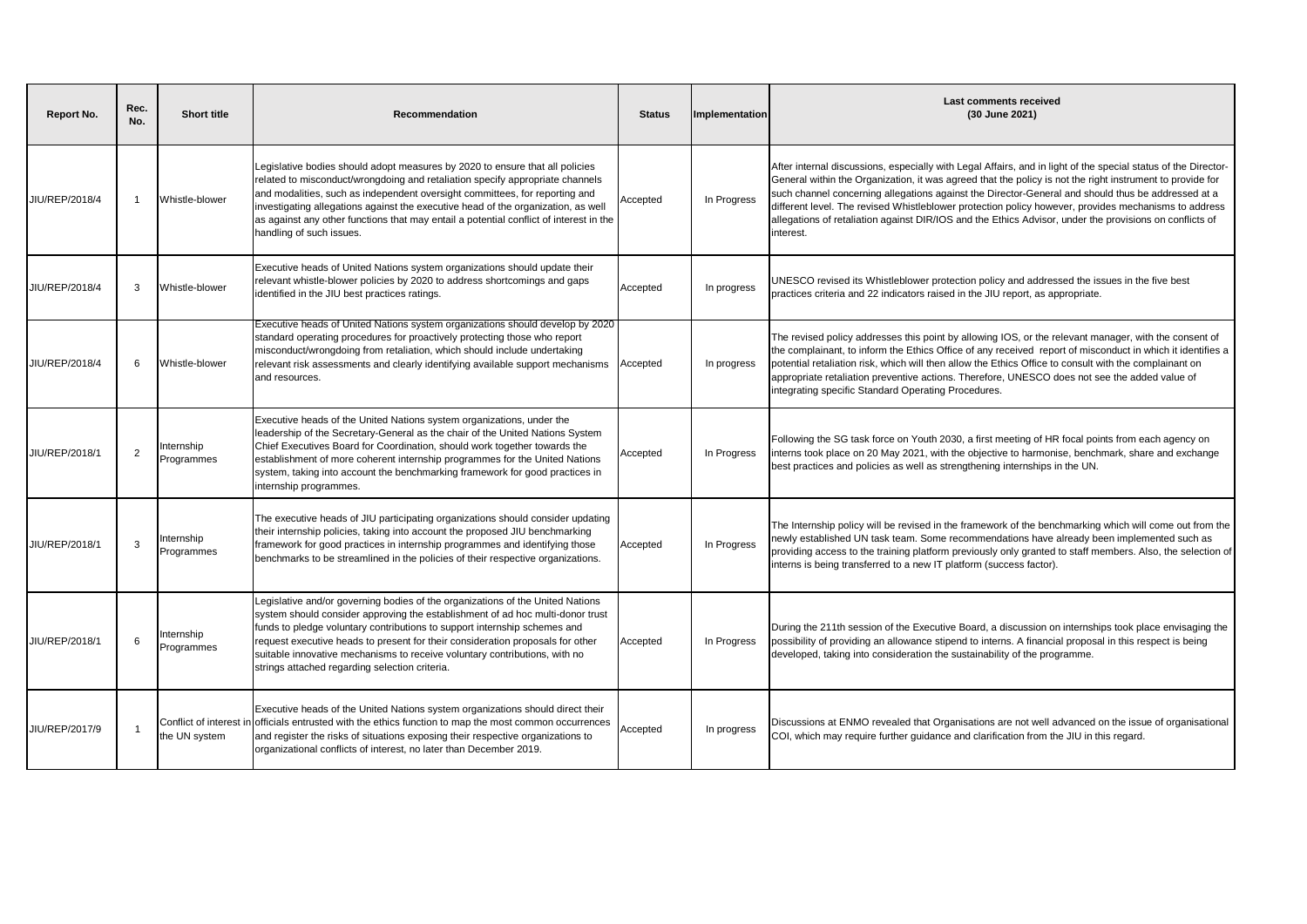| Report No.     | Rec.<br>No.    | <b>Short title</b>                    | Recommendation                                                                                                                                                                                                                                                                                                                                                                                                                                                                                                                                                                                                                                               | <b>Status</b>          | Implementation | <b>Last comments received</b><br>(30 June 2021)                                                                                                                                                                                                                                                                                                                                                                                                                                                                                                                                                                                                                                                                                                                                                                                                                                                                                                                                                                                                                                                                                                                                                                                          |
|----------------|----------------|---------------------------------------|--------------------------------------------------------------------------------------------------------------------------------------------------------------------------------------------------------------------------------------------------------------------------------------------------------------------------------------------------------------------------------------------------------------------------------------------------------------------------------------------------------------------------------------------------------------------------------------------------------------------------------------------------------------|------------------------|----------------|------------------------------------------------------------------------------------------------------------------------------------------------------------------------------------------------------------------------------------------------------------------------------------------------------------------------------------------------------------------------------------------------------------------------------------------------------------------------------------------------------------------------------------------------------------------------------------------------------------------------------------------------------------------------------------------------------------------------------------------------------------------------------------------------------------------------------------------------------------------------------------------------------------------------------------------------------------------------------------------------------------------------------------------------------------------------------------------------------------------------------------------------------------------------------------------------------------------------------------------|
| JIU/REP/2017/9 | $\overline{2}$ | the UN system                         | Executive heads of the United Nations system organizations, who have not yet<br>done so, should direct their human resources services to introduce a mandatory<br>conflict of interest disclosure form that should be signed by staff members, along<br>Conflict of interest in with their declaration of office, by all staff members and other types of personnel<br>joining an organization, whether in a short- or long-term capacity. The form<br>should be developed with the assistance of the ethics function of the respective<br>organization and with other functions, as appropriate, and in consultation with<br>any future inter-agency forum. | Accepted               | In progress    | The Ethics Office has been discussing with HRM and exchanging with ENMO members who (very few)<br>already have a pre-employment COI disclosure form; HRM will conduct a proper benchmarking into it,<br>in close cooperation with ETH in the framework of the review of the policy on outside activities.<br>It is important to highlight that UNESCO's current declaration of interest and financial disclosure<br>programme already sets forth in Manual Item 18.4 highlights staff members responsibility to disclose<br>any interest and the nature thereof to the Director-General (Staff Rule 101.5). To date, any individual<br>who is offered an appointment of at least 12 months to a post which falls within the scope of HR Manual<br>Item 18.4 shall complete an initial questionnaire within the first three months from the date of their<br>appointment, in respect of the immediately preceding 12-month period. In order to further comply with<br>the recommendation, a conflict of disclosure form for senior staff and staff in selected functions could be<br>established. Consideration will be made in this regard in 2022 within the framework of the elaboration of<br>the new policy on conflict of interest. |
| JIU/REP/2017/9 | $\overline{4}$ | Conflict of interest<br>the UN system | Executive heads of the United Nations system organizations, who have not yet<br>done so, in consultation with the Legal Network of the United Nations system<br>organizations, should take the necessary steps to introduce, by December 2019,<br>adequate legal clauses in contractual agreements with their staff and non-staff,<br>as appropriate, binding them to the period of restriction set for their function that<br>prohibits them from engaging in clearly defined post-employment activities for<br>the duration of that period of time.                                                                                                        | Accepted               | In Progress    | As per the standard of conduct of the International Civil Service, "after leaving service with<br>organizations of the United Nations system, international civil servants should not take improper<br>advantage of their former official functions<br>and positions, including through unauthorized use or distribution of privileged or confidential<br>information; nor should international civil servants, including those working in procurement services and<br>as requisitioning officers, attempt to unduly influence the decisions of the organization in the interest or<br>at the request of third parties with a view to see". All our staff are already required to follow those<br>standards. However, the Ethics Office has been discussing with HRM about both pre and post<br>employment rules, and contractual clauses (or COI declarations), and has exchanged with colleagues<br>from ENMO on their best practices. HRM will launch a benchmark across other UN Agencies, with a<br>view to define target groups to which such post employment restrictions could apply and be effectively<br>hatramantan                                                                                                           |
| JIU/REP/2017/2 | 5              | Donor-led<br>system<br>organizations  | The legislative/governing bodies of the United Nations system organizations<br>should request the executive heads to identify and provide adequate resources<br>issessments of UN and support to the internal audit and evaluation offices of their respective<br>organizations to enable them to provide the required levels of assurance that<br>would help minimize duplication and overlap with external reviews, verifications<br>and assessments conducted by third parties.                                                                                                                                                                           | Under<br>consideration | In progress    | It must be emphasized that that the limited evaluation budget is largely compensated by a 3% charge<br>for evaluations on the budgets of projects financed by voluntary contributions. The 41 C/5 budget for<br>2022-2023 includes a small increase in the budget of IOS, in spite of a zero nominal growth budget<br>ceiling proposed. The new Director of IOS is fully committed to raising funds and finding innovative<br>methods to help fill the gaps.                                                                                                                                                                                                                                                                                                                                                                                                                                                                                                                                                                                                                                                                                                                                                                             |
| JIU/REP/2016/9 | 2              | Safety and security                   | The Executive Heads of the United Nations system organizations, through the<br>Inter-Agency Security Management Network and the Department of Safety and<br>Security, should ensure that, by no later than January 2018, a comprehensive<br>system-wide policy for road safety is finalized and ready for implementation<br>within each of their respective organizations.                                                                                                                                                                                                                                                                                   | Accepted               | In progress    | ADM to coordinate with PAX                                                                                                                                                                                                                                                                                                                                                                                                                                                                                                                                                                                                                                                                                                                                                                                                                                                                                                                                                                                                                                                                                                                                                                                                               |
| JIU/REP/2016/8 | 5              | nternal audit<br>function             | Executive heads of United Nations system organizations should ensure that their<br>internal audit services have adequate financial and human resources to expand<br>the use of information technology (IT) auditing techniques, and to employ, as<br>appropriate, advanced data analytics and remote auditing, with a view to<br>leveraging technology to provide more economical and comprehensive audit<br>coverage.                                                                                                                                                                                                                                       | Accepted               | In progress    | The 41 C/5 budget for 2022-2023 includes a small increase in the budget of IOS, in spite of a zero<br>nominal growth budget ceiling proposed. The new Director of IOS is fully committed to raising funds<br>and finding innovative methods to help fill the gaps.                                                                                                                                                                                                                                                                                                                                                                                                                                                                                                                                                                                                                                                                                                                                                                                                                                                                                                                                                                       |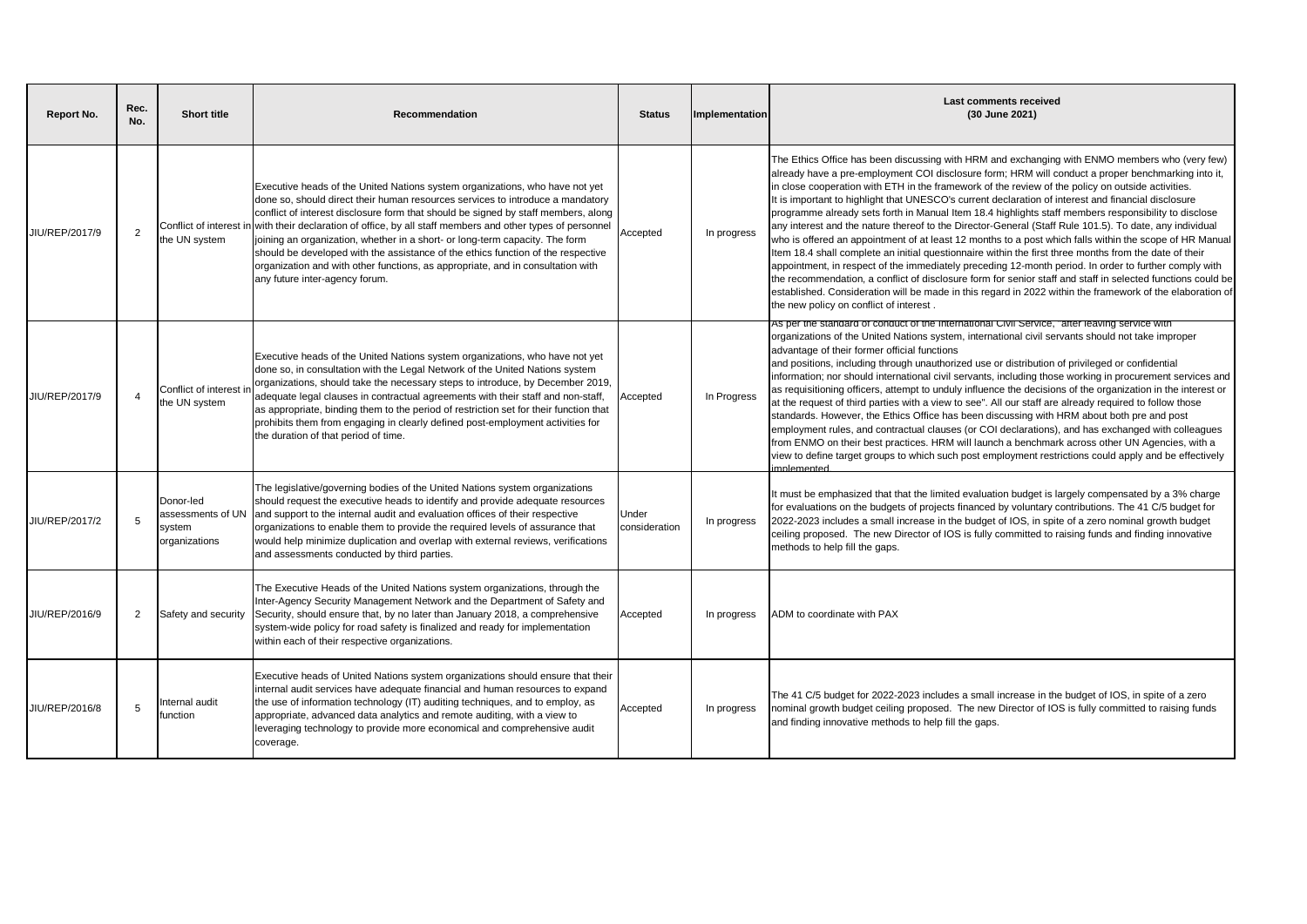| <b>Report No.</b> | Rec.<br>No. | <b>Short title</b>                                                       | Recommendation                                                                                                                                                                                                                                                                                                                                                                                                                                                                                                    | <b>Status</b> | Implementation | <b>Last comments received</b><br>(30 June 2021)                                                                                                                                                                                                                                                                                                                                                                                                                                                                                                                                                                                                                                                                                                                                                                                                                                                                                                                                                                                                                                                                                                                                    |
|-------------------|-------------|--------------------------------------------------------------------------|-------------------------------------------------------------------------------------------------------------------------------------------------------------------------------------------------------------------------------------------------------------------------------------------------------------------------------------------------------------------------------------------------------------------------------------------------------------------------------------------------------------------|---------------|----------------|------------------------------------------------------------------------------------------------------------------------------------------------------------------------------------------------------------------------------------------------------------------------------------------------------------------------------------------------------------------------------------------------------------------------------------------------------------------------------------------------------------------------------------------------------------------------------------------------------------------------------------------------------------------------------------------------------------------------------------------------------------------------------------------------------------------------------------------------------------------------------------------------------------------------------------------------------------------------------------------------------------------------------------------------------------------------------------------------------------------------------------------------------------------------------------|
| JIU/REP/2016/8    | 6           | nternal audit<br>function                                                | Executive heads of United Nations system organizations, on the advice of their<br>oversight committees, should allocate adequate financial and human resources<br>to the internal audit services to ensure sufficient coverage of high-risk areas and<br>adherence to established auditing cycles, as identified by the heads of internal<br>audit/oversight during risk-based audit planning.                                                                                                                    | Accepted      | In progress    | The 41 C/5 budget for 2022-2023 includes a small increase in the budget of IOS, in spite of a zero<br>nominal growth budget ceiling proposed. The new Director of IOS is fully committed to raising funds<br>and finding innovative methods to help fill the gaps.                                                                                                                                                                                                                                                                                                                                                                                                                                                                                                                                                                                                                                                                                                                                                                                                                                                                                                                 |
| JIU/REP/2016/8    | 8           | nternal audit<br>function                                                | Executive heads of United Nations system organizations that have not yet done<br>so should provide adequate funding for professional development, as requested<br>by the heads of internal audit/oversight, including coverage of costs for<br>maintaining professional certification, with key performance indicators<br>established to monitor training and certification goals for internal audit staff.                                                                                                       | Accepted      | In progress    | The 41 C/5 budget for 2022-2023 includes a small increase in the budget of IOS, in spite of a zero<br>nominal growth budget ceiling proposed. The new Director of IOS is fully committed to raising funds<br>and finding innovative methods to help fill the gaps.                                                                                                                                                                                                                                                                                                                                                                                                                                                                                                                                                                                                                                                                                                                                                                                                                                                                                                                 |
| JIU/REP/2016/4    | 10          | <b>Fraud Prevention</b>                                                  | The executive heads of the United Nations system organizations should ensure<br>that proportionate fraud prevention and detection capabilities are an integral part<br>of automation systems' functionalities, including automated activity reports and<br>data-mining modules in their respective enterprise resource planning systems<br>(ERPs).                                                                                                                                                                | Accepted      | In progress    | Fraud prevention and detection part of automation systems' functionalities will be addressed in the<br>framework of the core redesign of systems, if assessed to be feasible. Indicators can be developed in<br>the meantime in the context of the Anti-Fraud roadmap, with dashboards to reinforce the compliance<br>monitoring.                                                                                                                                                                                                                                                                                                                                                                                                                                                                                                                                                                                                                                                                                                                                                                                                                                                  |
| JIU/REP/2016/4    | 15          | <b>Fraud Prevention</b>                                                  | The executive heads of the United Nations system organizations should present<br>to their legislative and governing bodies on an annual basis a consolidated and<br>comprehensive management report on the performance of anti-fraud activities,<br>based on key performance indicators. The report shall include, inter alia, the<br>level of fraud exposure, status of compliance with anti-fraud policies, fraud<br>statistics, sanctions imposed, fraud losses and recovery of assets, and lessons<br>earned. | Accepted      | In progress    | IOS reports on an annual basis to governing bodies on anti-fraud activities. In the framework of the anti-<br>fraud roadmap, the Risk Compliance and Policy coordination unit and IOS are assessing which<br>additional information can be provided with due regards to the confidentiality aspects and taking into<br>account relevant guidance from HLCM.                                                                                                                                                                                                                                                                                                                                                                                                                                                                                                                                                                                                                                                                                                                                                                                                                        |
| JIU/REP/2015/4    | 2           | Public information<br>and<br>communications<br>policies and<br>practices | Starting from the forthcoming programme and budget cycle, the executive heads<br>of the United Nations system organizations should reinforce in a sustainable<br>manner the strategic role of the public information and communications function<br>within their organization, by adhering to the nine benchmarks proposed in the<br>present report, as applicable.                                                                                                                                               | Accepted      | In progress    | The New Communication, Advocacy and Engagement Strategy adresses the nine benchmark of the JIU<br>report and was presented to the 207th session of the Executive Board. Its implementation has started<br>with an in-depth selection process of a new company for the development of a stronger web platform,<br>the publications of a series of guidelines for communication on a shared intranet, a new governance for<br>prioritization & events management system. The Launch of a new website is scheduled for Autumn<br>2021, together with the launch of the revamped visual guidelines and graphic charter for UNESCO. A<br>corporate campaign on the "New Normal" was launched during Covid-19 pandemlic and was awarded<br>among best performing campaigns in France in 2020. A new internal communication board as well as a<br>communciations board have been established, An internal newsletter "info radar" is in place to inform<br>all staff about current & planned activities. The new charge back mechanism is also in place and bears<br>fruit. Stronger and more predictable budget for Communciation activities are also secured within the<br>next budget. |
| JIU/REP/2015/4    | 4           | Public information<br>and<br>communications<br>policies and<br>practices | The executive heads of the United Nations system organizations should take<br>concrete measures to strengthen the public information and communications<br>capacity at the field level within their organizations, when applicable. This, in<br>turn, would enable local UNCGs to conduct joint activities with due attention to<br>local circumstances and organizations' mandated priorities, and reinforce the<br>effectiveness and impact of those activities.                                                | Accepted      | In progress    | All 53 field offices websites have been renewed and revamped, with new functionnality, new design and<br>new editorial strategy. This was long overdue and had not been conducted for the last decade. A full-<br>time communication manager has been assigned to the task of supporting field offices in their outreach<br>and communciation activities. Regular coordination meetings are held with all heads of Field office<br>(every semester) to plan ahead communciation activities. A systematic one-UN approach is conducted<br>as the country level, to leverage communication capacities, and this was reinforced during the COVID-<br>19 crisis. Specific training activity is scheduled in the autumn 2021 for media training towards FO<br>Directors. Additionnal funding, for training and dissemination purposes, is needed to build on these<br>promising results.                                                                                                                                                                                                                                                                                                |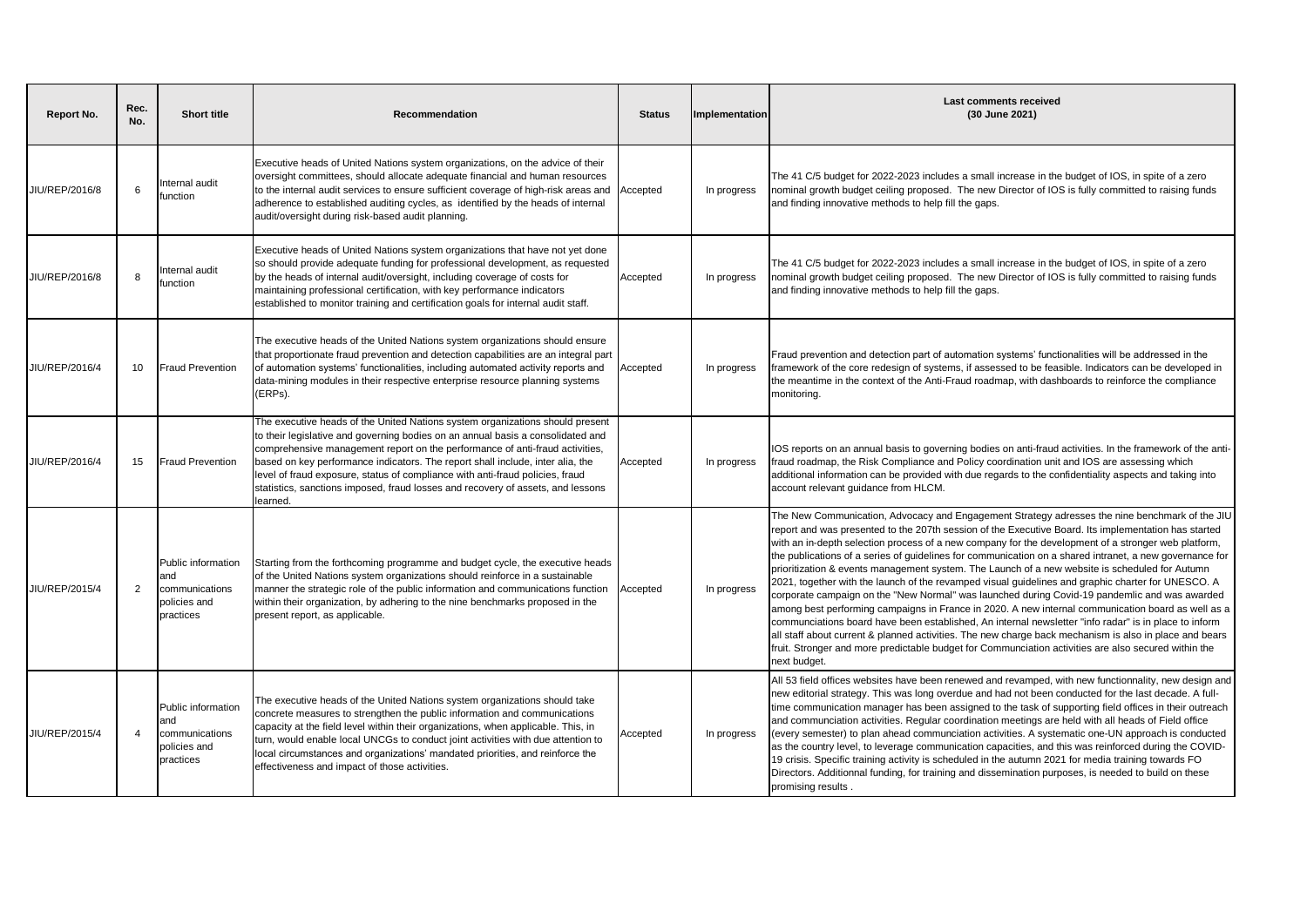| <b>Report No.</b> | Rec.<br>No. | <b>Short title</b>                                              | Recommendation                                                                                                                                                                                                                                                                                                                                                                                                                                                                                                        | <b>Status</b> | Implementation | <b>Last comments received</b><br>(30 June 2021)                                                                                                                                                                                                                                                                                                                                                                                                                                                                                                                                                                                                                                                                                                                                                                                                                                                                                                                                                                                                                                                                                                                                                                                                                                                                                                                                                                                                                                                                                                                                                                                                                                                                                                                                                                                                                                                                                                                                                                                                                                          |
|-------------------|-------------|-----------------------------------------------------------------|-----------------------------------------------------------------------------------------------------------------------------------------------------------------------------------------------------------------------------------------------------------------------------------------------------------------------------------------------------------------------------------------------------------------------------------------------------------------------------------------------------------------------|---------------|----------------|------------------------------------------------------------------------------------------------------------------------------------------------------------------------------------------------------------------------------------------------------------------------------------------------------------------------------------------------------------------------------------------------------------------------------------------------------------------------------------------------------------------------------------------------------------------------------------------------------------------------------------------------------------------------------------------------------------------------------------------------------------------------------------------------------------------------------------------------------------------------------------------------------------------------------------------------------------------------------------------------------------------------------------------------------------------------------------------------------------------------------------------------------------------------------------------------------------------------------------------------------------------------------------------------------------------------------------------------------------------------------------------------------------------------------------------------------------------------------------------------------------------------------------------------------------------------------------------------------------------------------------------------------------------------------------------------------------------------------------------------------------------------------------------------------------------------------------------------------------------------------------------------------------------------------------------------------------------------------------------------------------------------------------------------------------------------------------------|
| JIU/REP/2014/8    |             | Non-staff personnel<br>and related<br>contractual<br>modalities | The executive heads of the United Nations system organizations should revise<br>their non-staff policies, including the definition of non-staff and the criteria for the<br>use of non-staff personnel, by using the employment relationship principle in<br>accordance with relevant labour recommendations of the International Labour<br>Organization                                                                                                                                                              | Accepted      | In progress    | In compliance with the JIU and External Auditor reports, the Bureau of Human Resources<br>Management (HRM) and the Field Operations Support Section (BFM/FOS) carried out a<br>comprehensive review of the use of service contracts at all duty stations (53), placing particular<br>emphasis on social security coverage. This review has now been completed. In order to facilitate it, the<br>management of all contracts was integrated into UNESCO's enterprise resource planning system in<br>January 2015. This has enabled HRM to monitor closely the remuneration and social security<br>contributions paid by UNESCO offices to holders of service contracts and short-term contracts. The<br>service-contract policy is currently being updated, taking into account the feedback received by<br>HRM; its publication will take place before the 212th session of the Executive Board. This will<br>significantly improve working conditions and will help to align and better harmonize the framework for<br>non-staff personnel with that of other United Nations agencies.                                                                                                                                                                                                                                                                                                                                                                                                                                                                                                                                                                                                                                                                                                                                                                                                                                                                                                                                                                                                 |
| JIU/REP/2014/8    | 3           | Non-staff personne<br>and related<br>contractual<br>modalities  | The executive heads of the United Nations system organizations should review<br>the use of non-staff personnel with a view to identifying long-serving non-staff<br>personnel under a de facto employment relationship and establish a plan (short-<br>to medium-term) to terminate the inappropriate prolonged use of non-staff<br>personnel. The plan, including resources required, should be presented to the<br>legislative/governing bodies for endorsement and provision of the necessary<br>financial support | Accepted      | In progress    | UNESCO generally accepts the principle behind this recommendation, and acknowledges the<br>challenges and potential risks posed by individuals serving over a long period of time under non-staff<br>contracts. We have addressed already some of the issues involved, by asking for mandatory breaks in<br>service, limiting the duration of such contracts and when possible creating posts, instead of service<br>contracts (for instance in ICTP). However, we would face enormous challenges in undertaking an<br>exercise to solicit the necessary financial resources from governing bodies or donors, as in many case<br>there are a large number of non-staff against extrabudgetary project funds in non-HQ duty stations. In<br>compliance with 202 EX/Decision 5.IV.A, the Bureau of Human Resources Management has to work on<br>a short- and medium-term policy on the use of non-staff personnel, taking into account the inter-<br>agency discussions currently under way. However, to date, mainly due to the COVID-19 context, no<br>changes have been considered at the UN level.                                                                                                                                                                                                                                                                                                                                                                                                                                                                                                                                                                                                                                                                                                                                                                                                                                                                                                                                                                                     |
| JIU/REP/2011/6    |             | <b>Business continuity</b>                                      | The Executive Heads of the United Nations system organizations who have not<br>done so yet should develop business continuity policy/strategy, including the<br>assignment of business continuity management with responsibility for<br>implementation, to be submitted for information to the legislative bodies.                                                                                                                                                                                                    | Accepted      | In progress    | In line with the ERM Roadmap, the organizational resilience management system (ORMS) policy will<br>be revised and will encompass: a) the identification of roles for business continuity b) the elaboration of<br>business continuity plans (BCP) embedding lessons learnt from the COVID 19 crisis and existing<br>material available at level of field in consultation with relevant process owners. In December 2020, the<br>draft of the BCP template for Field Offices and Institutes has been finalized, consultations with business<br>owners are ongoing. The recommendation is superseded by the following recommendation issued by<br><b>UNESCO Oversight Advisory Committee:</b><br>-OAC/2017/9: The Committee reiterates its recommendation from 2016 that the Director-General: -<br>formally assign responsibility for a comprehensive business continuity function to a senior official,<br>reporting directly to her - develop a comprehensive business continuity policy and plan, including a<br>management framework that specifies regular review and testing of the plan - avail herself of external<br>expertise in this area, as this function is not a core function of UNESCO, despite its crucial importance<br>for the effective management of risk to which staff, contractors, intellectual and physical property may<br>be exposed and further recommends that the Director-General: - ensure adequate resources are<br>available to implement the actions arising from the IT security internal audit as well as maintain a robust<br>cyber security policy that is updated dynamically to reflect emerging threats - that measures are<br>introduced to ensure that compliance with the mandatory requirement for all staff to provide contact<br>details, as well as undertake mandatory IT Security training are monitored and steps taken to ensure<br>there is 100% compliance.<br>Follow up on these matters will be also ensured through the upcoming new JIU review on business<br>continuity (project A.458 included in JIU work plan for 2021) |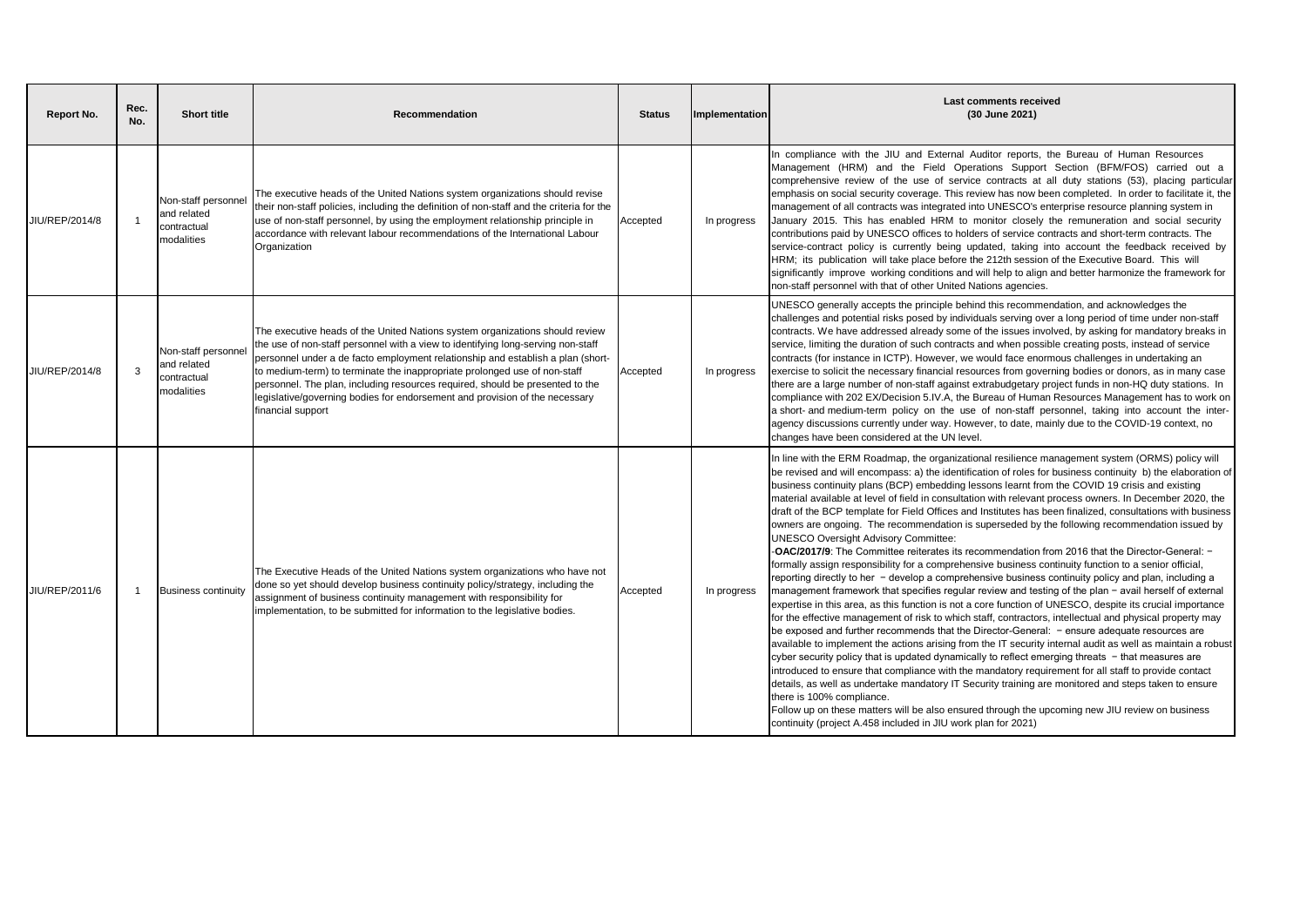| <b>Report No.</b> | Rec.<br>No. | <b>Short title</b>         | Recommendation                                                                                                                                                                                                                                                                                                                                                                 | <b>Status</b> | Implementation | Last comments received<br>(30 June 2021)                                                                                                                                                                                                                                                                                                                                                                                                                                                                                                                                                                                                                                                                                                                                                                                                                                                                                                                                                                                                                   |
|-------------------|-------------|----------------------------|--------------------------------------------------------------------------------------------------------------------------------------------------------------------------------------------------------------------------------------------------------------------------------------------------------------------------------------------------------------------------------|---------------|----------------|------------------------------------------------------------------------------------------------------------------------------------------------------------------------------------------------------------------------------------------------------------------------------------------------------------------------------------------------------------------------------------------------------------------------------------------------------------------------------------------------------------------------------------------------------------------------------------------------------------------------------------------------------------------------------------------------------------------------------------------------------------------------------------------------------------------------------------------------------------------------------------------------------------------------------------------------------------------------------------------------------------------------------------------------------------|
| JIU/REP/2011/6    | 3           | <b>Business continuity</b> | The Executive Heads of the United Nations system organizations who have not<br>done so yet should develop and approve a documented business continuity plan<br>based on a risk assessment, identified critical functions and recovery time<br>objectives.                                                                                                                      | Accepted      | In progress    | In line with the ERM Roadmap, the organizational resilience management system (ORMS) policy will<br>be revised and will encompass: a) the identification of roles for business continuity b) the elaboration of<br>business continuity plans (BCP) embedding lessons learnt from the COVID 19 crisis and existing<br>material available at level of field in consultation with relevant process owners. In December 2020, the<br>draft of the BCP template for Field Offices and Institutes has been finalized, consultations with business<br>owners are ongoing. The recommendation is superseded by the recommendation OAC/2017/9 issued<br>by UNESCO Oversight Advisory Committe, cf. reply to recommendation N.1.<br>Follow up on these matters will be also ensured through the open related OAC recommendation and<br>the upcoming new JIU review on business continuity (project A.458 included in JIU work plan for 2021)                                                                                                                         |
| JIU/REP/2011/6    | 4           | <b>Business continuity</b> | Executive Heads should ensure that the scope of business continuity plans of the<br>United Nations system organizations includes their field offices.<br>Overseeing and control mechanisms should be in place to ensure the coherence<br>and interoperability of the business continuity plan with the headquarters and the<br>United Nations country team, where appropriate. | Accepted      | In progress    | In line with the ERM Roadmap, the organizational resilience management system (ORMS) policy will<br>be revised and will encompass: a) the identification of roles for business continuity b) the elaboration of<br>business continuity plans (BCP) embedding lessons learnt from the COVID 19 crisis and existing<br>material available at level of field in consultation with relevant process owners. In December 2020, the<br>draft of the BCP template for Field Offices and Institutes has been finalized, consultations with business<br>owners are ongoing. The coherence and the interoperability of BCPs with HQ and UNCT will be<br>factored in when finalizing the HQ and Field BCP. The recommendation is superseded by the<br>recommendation OAC/2017/9 issued by UNESCO Oversight Advisory Committe, cf. reply to<br>recommendation N.1.<br>Follow up on these matters will be also ensured through the open OAC recommendation and the<br>upcoming new JIU review on business continuity (project A.458 included in JIU work plan for 2021) |
| JIU/REP/2011/6    | 6           | <b>Business continuity</b> | Executive Heads should ensure that business continuity planning and<br>implementation form part of accountability and performance evaluation of line<br>managers.                                                                                                                                                                                                              | Accepted      | In progress    | The spirit of the recommendation is taken on board and will be implemented through the established<br>ERM roadmap as follows:<br>Business continuity can be incorporated in the performance objectives of identified personnel (as it is<br>the case for those assuming RBM, evaluation and gender focal point functions and assessed<br>accordingly. It is unlikely that dedicated positions for business continuity will be developed (in the first<br>instance at least). The recommendation is superseded by the recommendation OAC/2017/9 issued by<br>UNESCO Oversight Advisory Committe, cf. reply to recommendation N.1.<br>Follow up on these matters will be also ensured through the open OAC recommendation and the<br>upcoming new JIU review on business continuity (project A.458 included in JIU work plan for 2021)                                                                                                                                                                                                                       |
| JIU/REP/2011/6    |             | <b>Business continuity</b> | Legislative bodies of the United Nations organizations should, on the basis of the<br>executive heads' budget proposals, provide the necessary financial and human<br>resources for the implementation, continuous monitoring, maintenance and<br>updating of the approved business continuity plans developed on the basis of the<br>organization's BC policy/strategy        | Accepted      | In progress    | In line with the ERM Roadmap, the organizational resilience management system (ORMS) policy will<br>be revised and will encompass the identification of roles for business continuity within the existing<br>financial and human resources.<br>The recommendation is superseded by the recommendation OAC/2017/9 issued by UNESCO<br>Oversight Advisory Committe, cf. reply to recommendation N.1.<br>Follow up on these matters will be also ensured through the open OAC recommendation and the<br>upcoming new JIU review on business continuity (project A.458 included in JIU work plan for 2021)                                                                                                                                                                                                                                                                                                                                                                                                                                                     |
| JIU/REP/2011/6    | 8           | <b>Business continuity</b> | Executive Heads should ensure that business continuity training be incorporated<br>in the career and staff development courses, including induction training, and that<br>periodic training be provided to critical staff in the organizations as an integral<br>component of business continuity management.                                                                  | Accepted      | In progress    | The spirit of the recommendation is taken on board and will be implemented through the established<br>ERM roadmap as follows: training on business continuity is foreseen in the draft BCP template for field<br>offices (and institutes) and there is a possibility to make it mandatory as part of induction training:<br>similar approach to be expanded to HQ BCP.<br>The recommendation is superseded by the recommendation OAC/2017/9 issued by UNESCO<br>Oversight Advisory Committe, cf. reply to recommendation N.1.<br>Follow up on these matters will be also ensured through the open OAC recommendation and the<br>upcoming new JIU review on business continuity (project A.458 included in JIU work plan for 2021)                                                                                                                                                                                                                                                                                                                          |